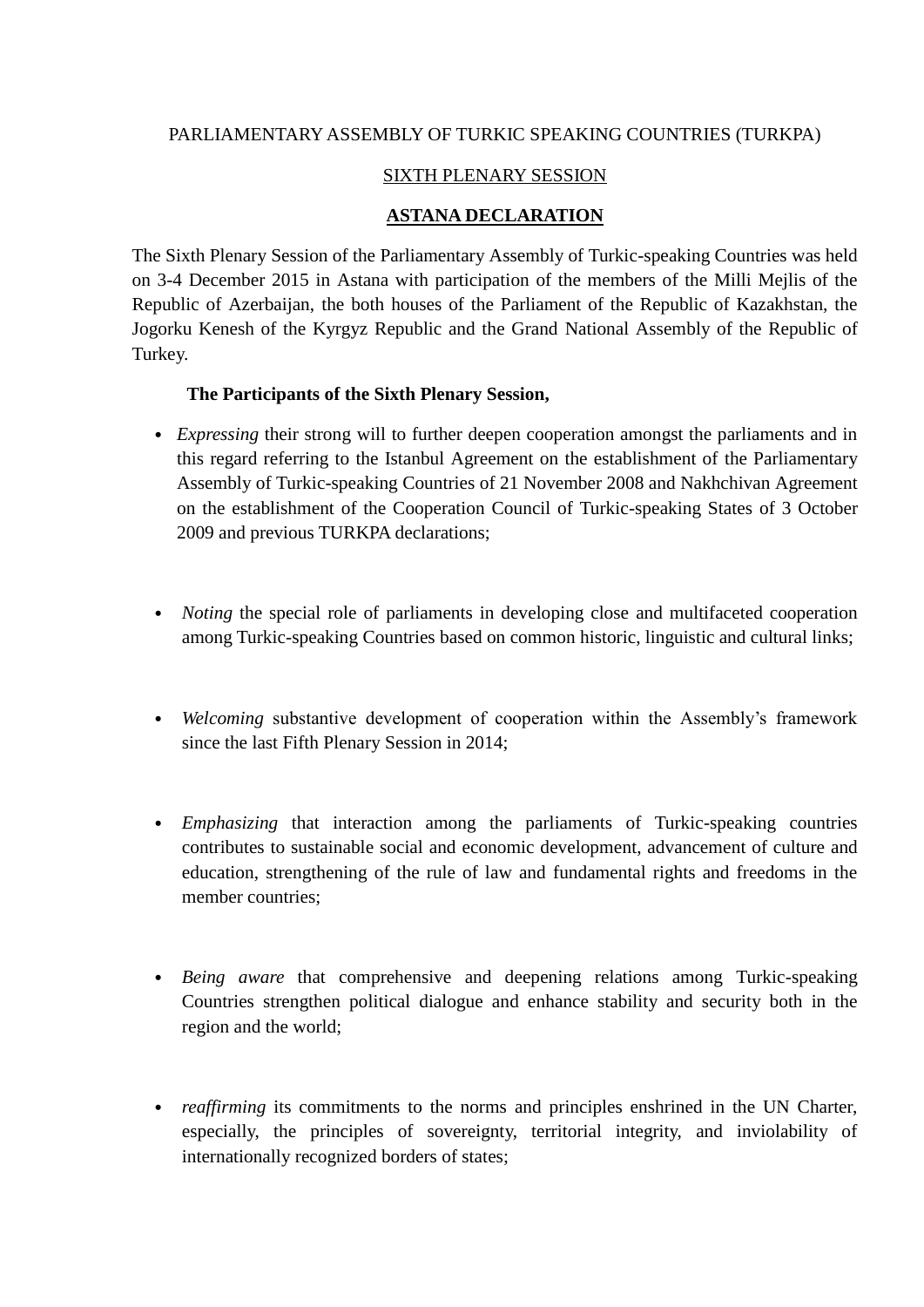## **Declare the following:**

1) The Parliamentary Assembly highly appreciates the results of the Fifth Summit of the Cooperation Council of Turkic-speaking States (Turkic Council) held on 11 September 2015 in Astana, which identified the current agenda of cooperation among Turkic-speaking countries, and reaffirms its readiness to give legislative backing to the decisions and undertakings adopted within the framework of the Turkic Council;

2) The Parliamentary Assembly supports the efforts of the Turkic Council on strengthening cooperation among the mass media of the member-countries and expresses its readiness to facilitate achievement of set goals and objectives in this field;

3) The Parliamentary Assembly acknowledges that the economic cooperation among the member countries has contributed to strengthening of ties among them and in this regard, calls for further improvement of business and investment environment in the member countries;

4) The Parliamentary Assembly encourages the member states to take the advantage of transport and transit projects that are being commissioned in the member-countries and, in this regard, calls to take further action on simplifying of legal and technical procedures aimed at increasing transport flows and transit potential of the member countries;

5) The Parliamentary Assembly commends the activities of the newly established Commission on Environment and Natural Resources and underlines the importance of cooperation among the countries in the areas, such as rational use of natural resources, development of alternative energy sources and protection of biodiversity;

6) The Parliamentary Assembly fully supports the cooperation initiatives on environmental issues with relevant national authorities of the member countries;

7) The Parliamentary Assembly positively assesses ongoing cooperation between TURKPA and International Kazakh-Turkish University (IKTU) in Turkestan and Kyrgyz-Turkish Manas University (KTMU) and expresses hope that preparation of qualified interpreters from one Turkic language into another, compilation of relevant dictionaries and language learning educational materials will help advance cultural, educational and humanitarian ties among the member-states;

8) The Parliamentary Assembly positively assesses the activities of election observation missions during presidential election In the Republic of Turkey, early presidential election in the Republic of Kazakhstan, the parliamentary elections in the Republic of Turkey, the Kyrgyz Republic and the Republic of Azerbaijan, and suggests the Commission on Legal Affairs and International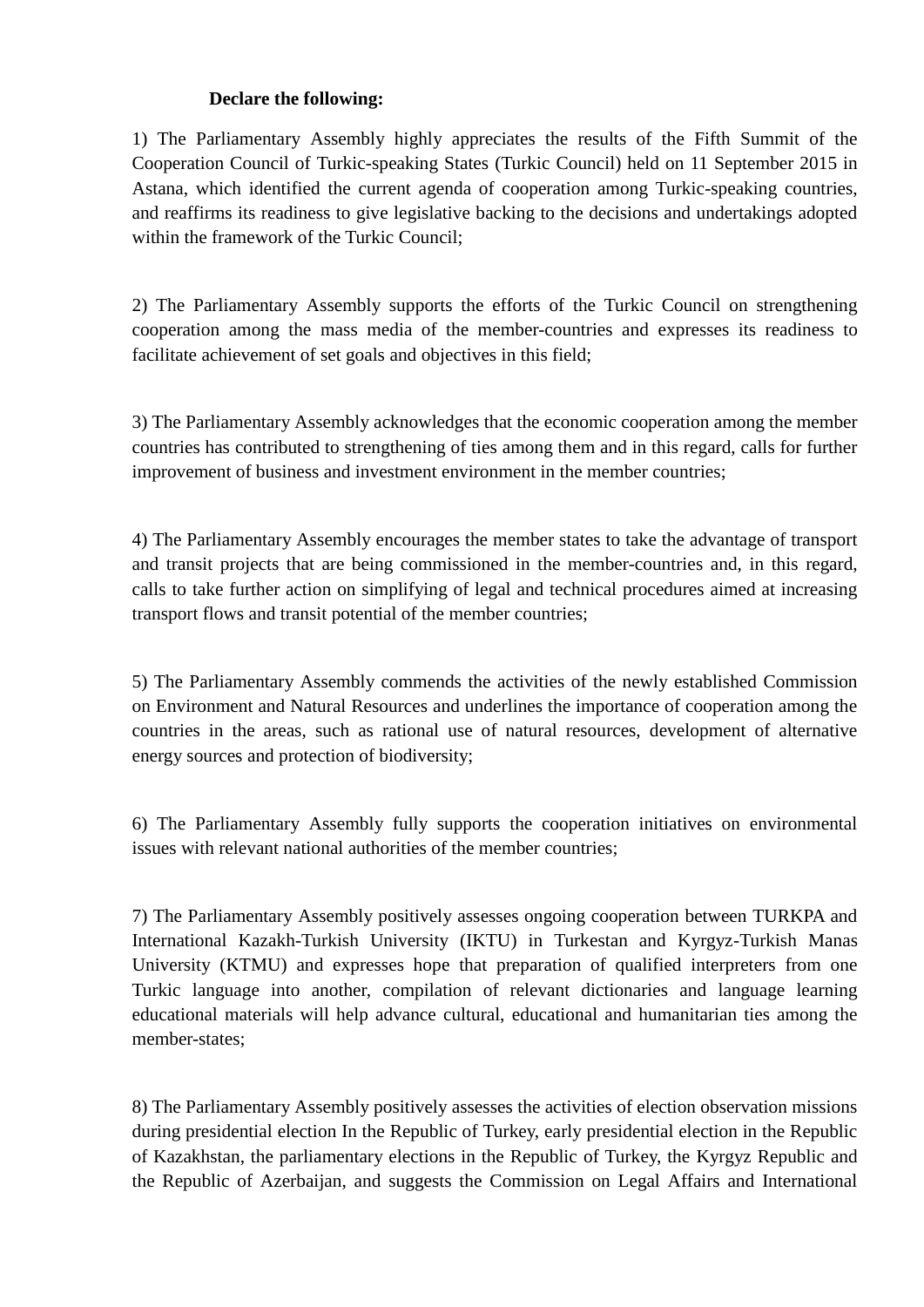Relations to take up deliberations on possible elaboration and adoption of common legal grounds and standards with regard to the activities of the Assembly's observers mission;

9) The Parliamentary Assembly highly appreciates the activities of the Azerbaijani Chairmanship, in particular its continued efforts on the accumulation of TURKPA's legislative experts potential and on the wider exchange of parliamentary experience and share of best practices among the member countries and calls the member parliaments to host expert meetings between parliament apparatus departments starting with legislation, foreign relations, public relations and information technology departments, each of which is to be hosted by a different parliaments;

10) The Parliamentary Assembly expresses its readiness to continue addressing the issues of good governance, rule of law and development of civil society in order to adequately meet the modern challenges and trends;

11) The Parliamentary Assembly expresses the need for enhanced and sustainable coordination of activities among the Turkic Council, TURKPA, TURKSOY, Turkic Academy and Turkic Culture and Heritage Foundation in order to ensure efficient interaction and overall integrity of institutionalized cooperation of Turkic states;

12) The Parliamentary Assembly highlights the progress achieved in developing cooperation with other regional and international organizations with the view of increasing visibility of TURKPA within global international platforms;

13) The Parliamentary Assembly welcomes the Jogorku Kenesh of the Kyrgyz Republic in obtaining the status of partner for democracy to PACE, expresses satisfaction with commencement of practical cooperation with the Parliamentary Assembly of the Council of Europe (PACE) keeping in view that the parties jointly held a conference on 26-27 March 2015 in Istanbul dedicated to the accountability of elected bodies and the International Conference on Migration in Central Asia on 2 June 2015 in Bishkek under the auspices of the Jogorku Kenesh of Kyrgyzstan;

14) The Parliamentary Assembly also expresses satisfaction with the commencement of interaction with the International Organization for Migration (IOM) and positively assesses the conclusions of the Second Meeting of the parliamentary committees of the member countries on social policy and healthcare held on 21 November 2014 in Baku with participation of the IOM representatives and dedicated to the migration challenges;

15) The Parliamentary Assembly supports the ongoing cooperation between TURKPA and the Union of Architects and Engineers of the Turkic World, particularly joint efforts to hold the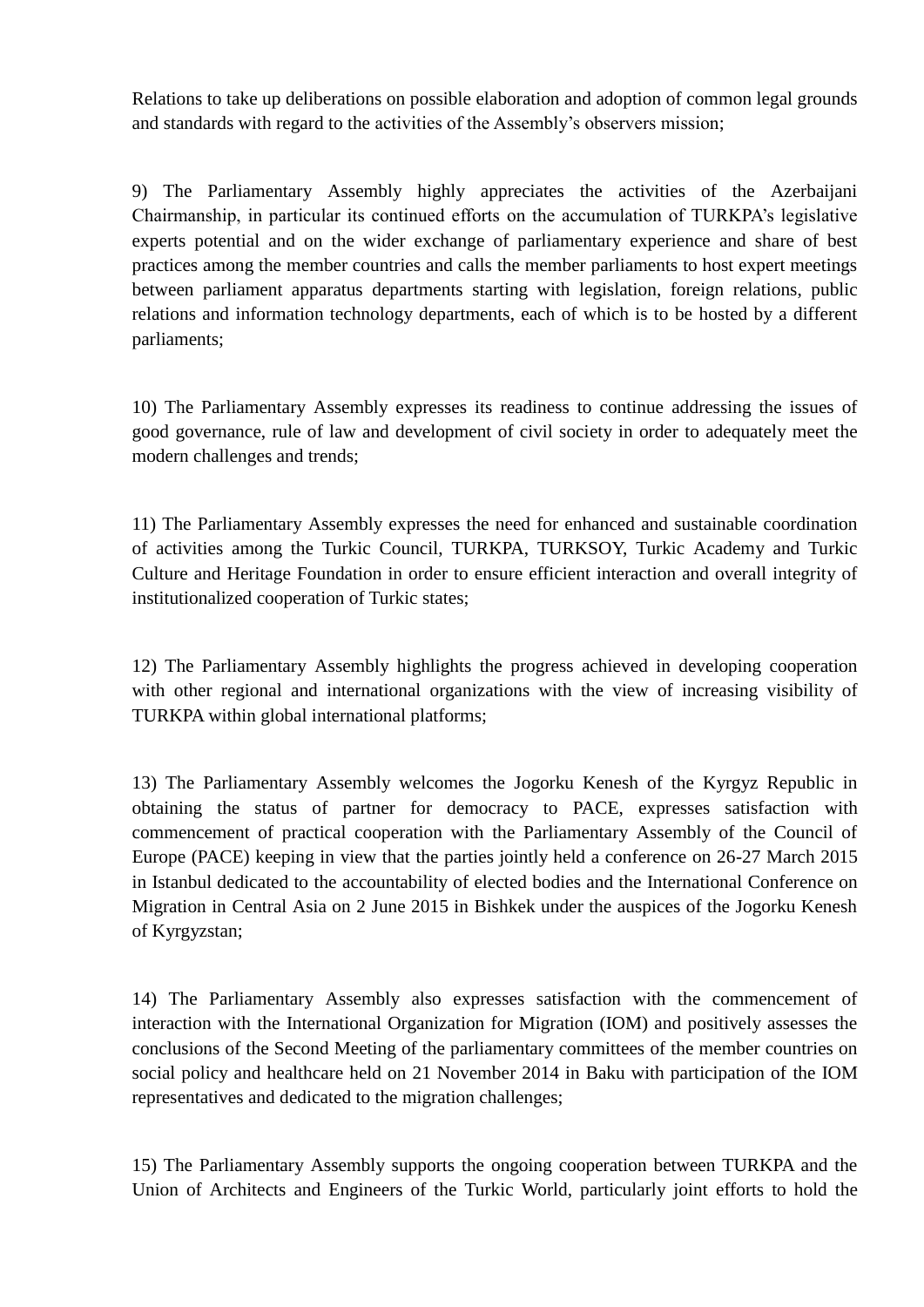Congress of Engineering, Architecture and Urban Planning expected to take place in Baku in 2016;

16) The Parliamentary Assembly favourably assesses the ongoing cooperation with the Organization for Security and Cooperation in Europe (OSCE) and notes the participation of TURKPA in the OSCE Parliamentary Assembly and OSCE activities, including the OSCE 21<sup>st</sup> Ministerial Council in December 2014, as well as the visit of the Secretary General to Vienna to address the OSCE Permanent Council on 23 July 2015;

17) The Parliamentary Assembly reaffirms its support to the development of cooperation with the Hungarian National Assembly within the framework of its observer status and notes the visit of Secretary General of TURKPA to Budapest on 24-25 March 2015 and negotiations with the leadership of the Hungarian Parliament and officials of the Hungarian Foreign Ministry;

18) The Parliamentary Assembly unequivocally condemns all acts, methods and practices of terrorism which cannot be justified under any circumstances, regardless of their motivation, in all their forms and manifestations, wherever and by whomever committed. It also reiterates its resolve to strengthen cooperation and coordination among member states in fight against terrorism, radicalization and extremism including transnational organized crime, trafficking in narcotics, smuggling of arms, persons and migrants;

19) The Parliamentary Assembly stresses the importance of interreligious dialogue, welcomes the initiative of the Republic of Kazakhstan on convening Congress of the Leaders of World and Traditional Religions and confirms the importance of joint implementation of principles and ideas outlined in the Declaration by the Participants of the V Congress on 10-11 June 2015 in Astana.

20) The Parliamentary Assembly highly appreciates the achievements of Azerbaijan in promoting intercultural dialogue worldwide, and in this regard notes with satisfaction the  $3<sup>rd</sup>$ World Forum of Intercultural Dialogue held on May 18-19, 2015 in Baku and commends the efforts of the Government of Azerbaijan to host the  $7<sup>th</sup>$  Global Forum of the United Nations Alliance of Civilizations in Baku in 2016;

21) The Parliamentary Assembly underlines with concern the challenges that the global humanitarian system is facing and calls on the member countries to participate at the highest possible level to the World Humanitarian Summit to be held on 23-24 May 2016 in Istanbul at the level of Heads of States and Governments;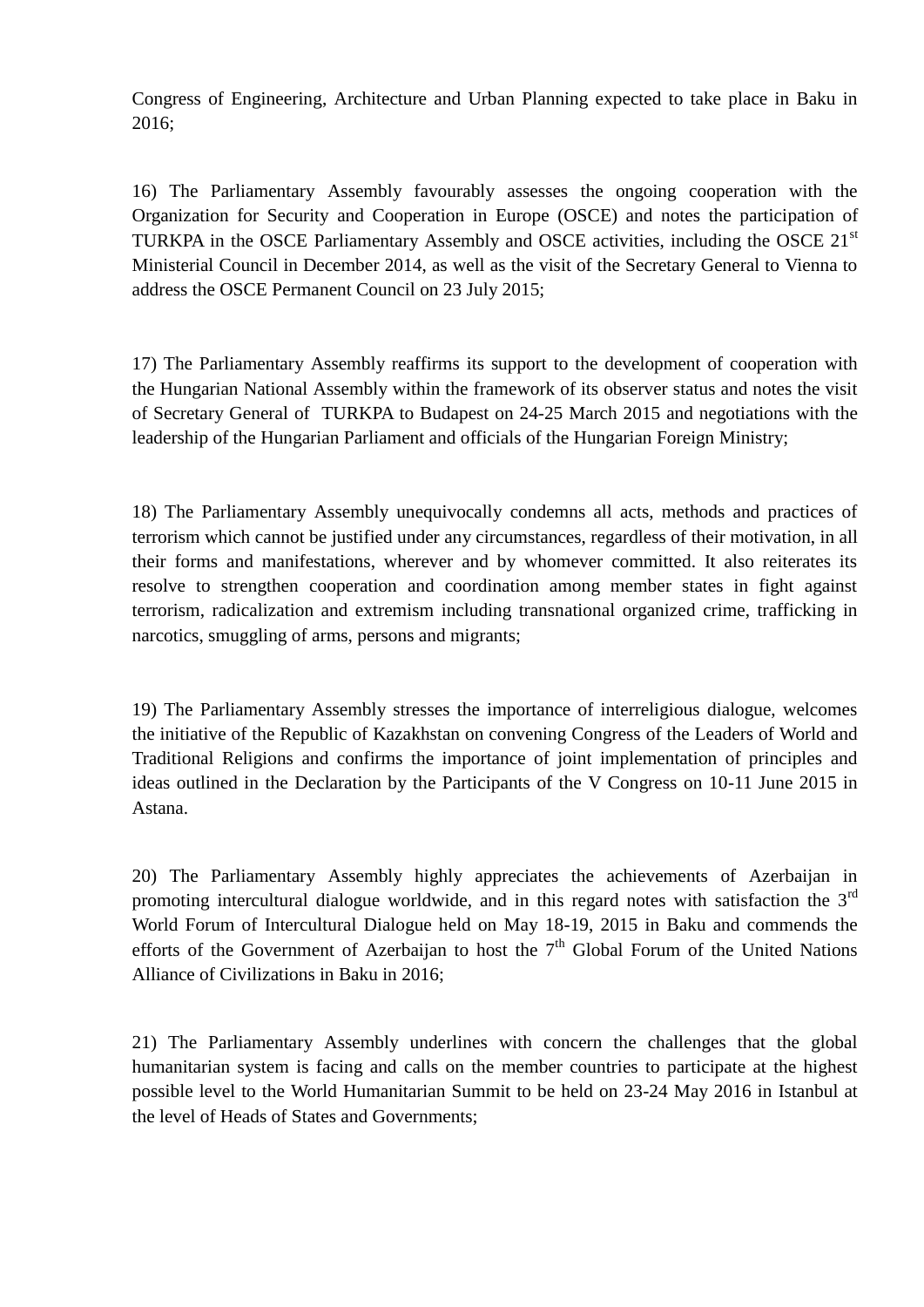22) The Parliamentary Assembly reiterates the importance of the earliest settlement of the Armenia-Azerbaijan Nagorno-Karabakh conflict, on the basis of the sovereignty, territorial integrity and inviolability of the internationally recognized borders of the Republic of Azerbaijan;

23) The Parliamentary Assembly welcomes the resumption of the comprehensive negotiation process in Cyprus on 15 May 2015 and the progress achieved so far in the process; confirms its strong support for a negotiated and mutually agreed, just and lasting political settlement in Cyprus based on political equality of the two peoples in the Island, and expresses its solidarity with the Turkish Cypriot people, an equal and constituent partner in Cyprus, in their aspirations for a peaceful, secure and prosperous future;

24) The Parliamentary Assembly congratulates the election of the Kyrgyz Republic to the UN Human Rights Council in the period of 2016-2018 and wishes success to the Republic of Kazakhstan during the candidacy process for non-permanent membership of the United Nations' Security Council in the period of 2017-2018 and the candidature of the Republic of Azerbaijan to the United Nations Economic and Social Council for the term 2017-2019;

25) The Parliamentary Assembly highly appreciates the First European Games hosted by the Republic of Azerbaijan on 12-28 June 2015 in Baku and congratulates the Government and people of Azerbaijan for excellent organization of the Games, which once more demonstrated the contribution and adherence of Azerbaijan to dissemination of universal principles of sport, promotion of the ideas of cultural diversity, tolerance and mutual understanding;

26) The Parliamentary Assembly calls on the member states to provide utmost support for Turkey's and Kazakhstan's efforts to organize the specialized exhibitions, EXPO 2016 Antalya and EXPO 2017 Astana respectively, as well as Turkey's efforts to organize the 23<sup>rd</sup> World Energy Congress on 9-13 October 2016 in Istanbul, and wishes success to both countries during these events;

27) The Parliamentary Assembly commends the successful organization of the First World Nomad Games hosted by the Kyrgyz Republic on 8-14 September 2014 in Issyk-Kul and welcomes the initiative of the Kyrgyz Republic to host the Second World Nomad Games in 2016 and calls on the member countries to popularize nomad games through comprehensive media coverage of the Second World Nomad Games in its countries;

28) The Parliamentary Assembly congratulates the election of Turkey to the presidency of UNCCD Conference of the Parties as well as to the presidency of the Steering Committee of the Parliamentary Network, and calls on the member states to provide utmost support for Turkey's efforts to organize events to combat desertification;